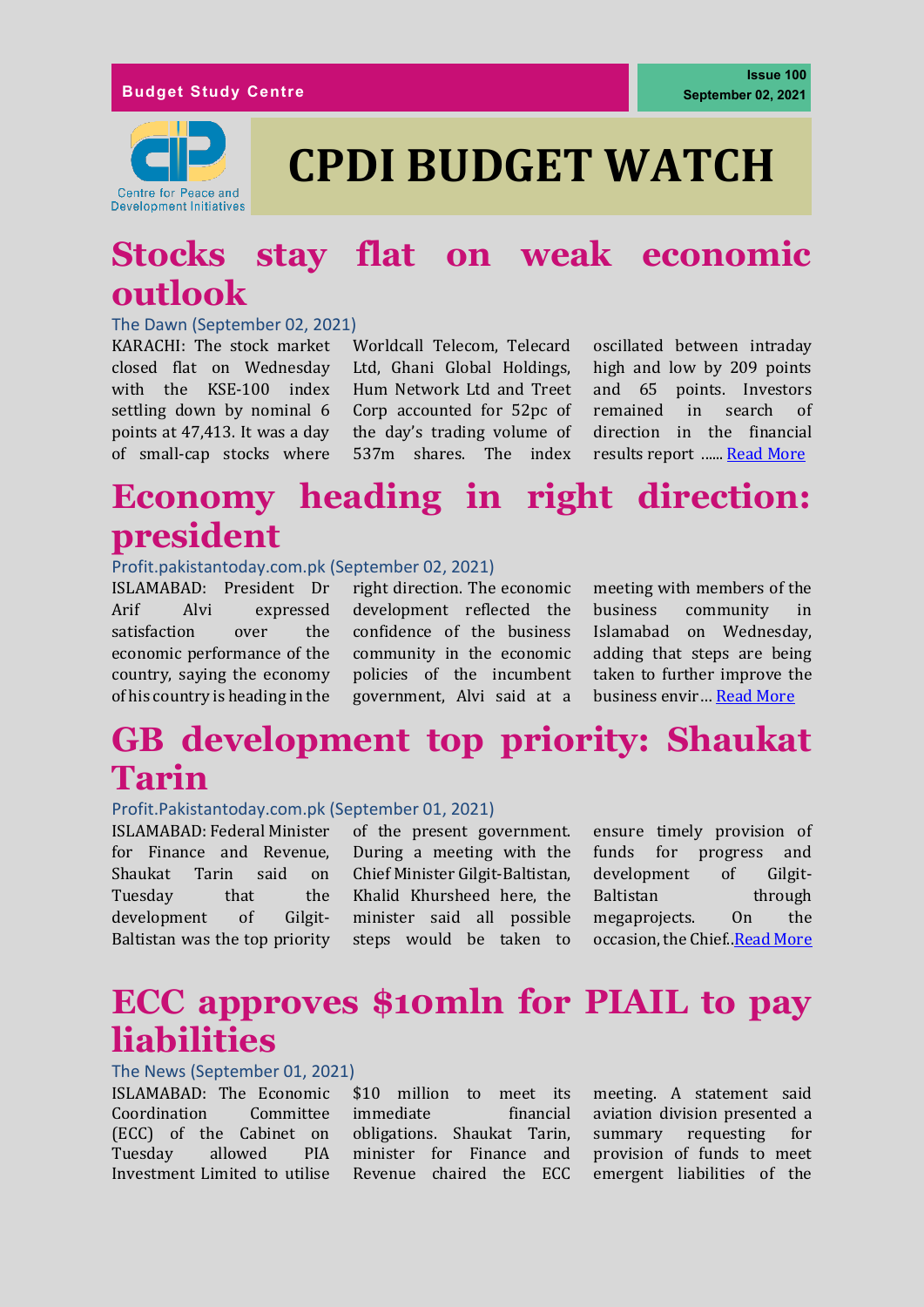Roosevelt Hotel Corporation (RHC) including payment of local taxes and .… [Read More](https://www.thenews.com.pk/print/886138-ecc-approves-10mln-for-piail-to-pay-liabilities)

#### **ECC approves funds for Roosevelt Hotel**

#### Profit.Pakistantoday.com.pk (August 31, 2021)

ISLAMABAD: The Economic Coordination Committee (ECC) of the federal Cabinet here on Tuesday approved funds to meet emergent liabilities of the Roosevelt

Hotel Corporation (RHC) including payment of local taxes and utilities. The summary for funds was presented by the Aviation Division before the ECC, the

meeting of which was presided over by the Federal Minister for Finance and Revenue, Shaukat Tarin, according to press statement issued by the Fin …[Read More](https://profit.pakistantoday.com.pk/2021/08/31/ecc-approves-funds-for-roosevelt-hotel/)

### **External debt, liabilities climb to \$122.1bln in FY21**

The News (August 31, 2021) KARACHI: Pakistan's foreign debt and liabilities (outstanding) jumped by \$9.18 billion or 8.12 percent to \$122.1 billion at the end of June last fiscal year, the

central bank data showed on Monday. The external debt and liabilities (EDL) were \$113 billion as of June 30, 2020. The foreign debt and liabilities were 40.3 percent of the country's gross domestic product in fiscal 2020/21, lower than the prior fiscal year's 45.7 percent. The EDL continues to go up due to the government's rel.... [Read More](https://www.thenews.com.pk/print/885627-external-debt-liabilities-climb-to-122-1bln-in-fy21)

### **Investments in Pakistani startups cross \$258m mark**

#### Business Recorder (August 30, 2021)

ISLAMABAD: 2021 has been a remarkable year for Pakistani startups as far as investments are concerned. In whole of 2020, Pakistani startups had received investment of \$77

million whereas in just 8 months of 2021, investments in Pakistani startups have crossed \$258 million, according to Ignite. That is a growth of more than three

times over 2020 with another four months still to go. If the momentum continues like this for the next couple of years, annual investments in Pakistani startup…[Read More](https://www.brecorder.com/news/40116425)

## **PAKISTAN'S DEBT STANDS AT RS38,697 BN IN JUNE 2021: SBP**

Arynews.tv (August 30, 2021) KARACHI: State Bank of Pakistan (SBP) on Monday said that the country's debt has soared to Rs38,697 billion in June 2021 with most of it being acquired from local

financial sources, ARY NEWS reported. According to details shared by the SBP, the debt owed by the federal government has increased by 10 percent annually and

currently stands at Rs38,697 billion in June this year. It said that 68 percent of the loans have been acquired from national sources while 32 percent was obt... [Read More](https://arynews.tv/pakistan-debt-loan-sbp/)

**Housing finance market regulatory body on the cards**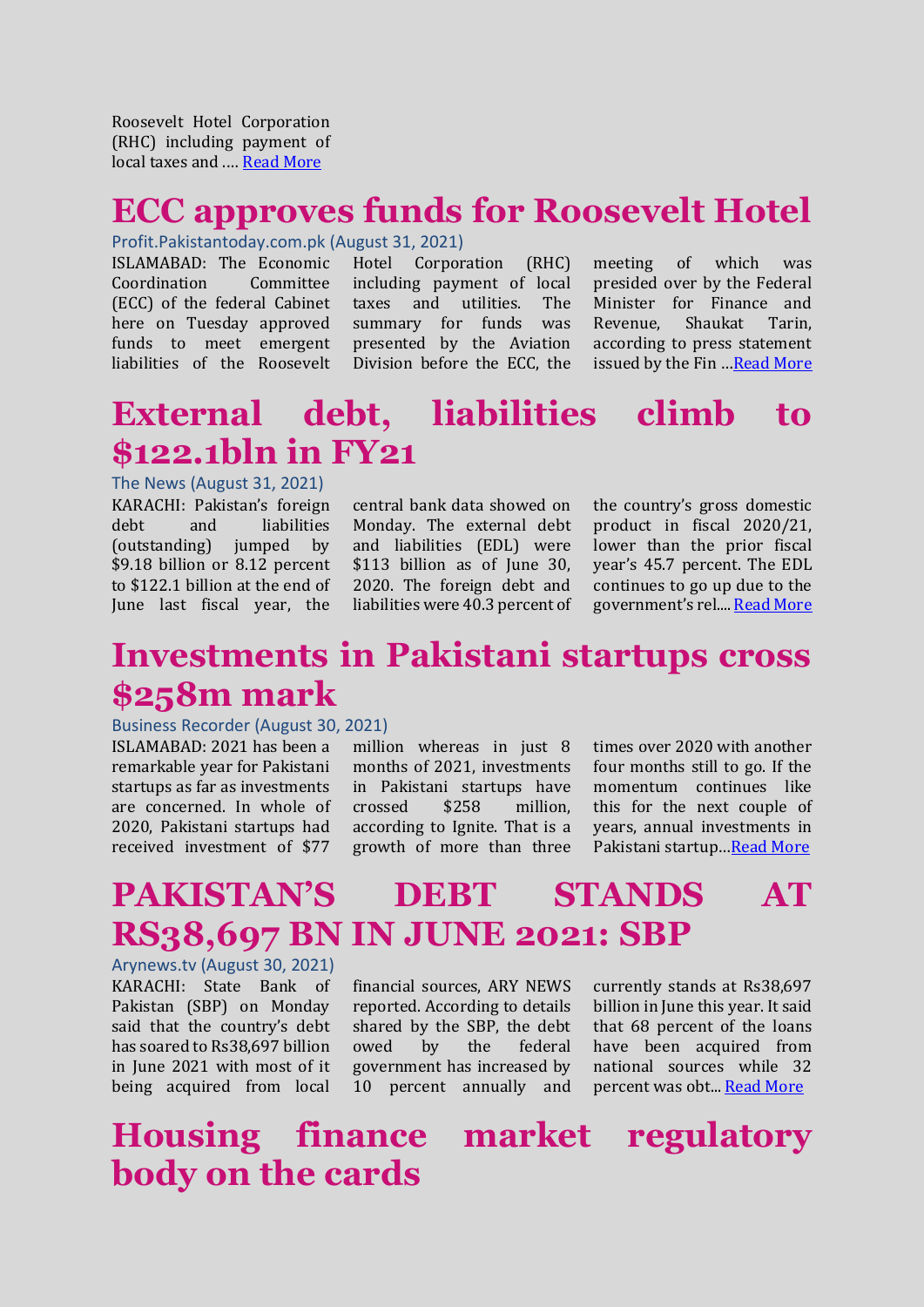#### Profit.pakistantoday.com.pk (August 29, 2021)

The government is working on setting up a regulatory body for the country's housing finance market which is experiencing an accelerated growth and is currently

regulated by the State bank of Pakistan (SBP). In this regard, Finance Minister Shaukat Tarin while unveiling the economic plan for sustainable growth earlier this week

revealed that the regulatory authority by the name of 'Pakistan Housing Bank' will be established "in due course of time". According to a report by Dawn which....[. Read More](https://profit.pakistantoday.com.pk/2021/08/29/housing-finance-market-regulatory-body-on-the-cards/)

### **PBF VP questions wisdom of depreciating rupee**

The News (August 29, 2021) KARACHI: Pakistan Businesses Forum (PBF) Vice President Ahmad Jawad on Saturday appreciated the improvement in the country's foreign reserves, but

questioned the wisdom behind depreciating rupee deliberately on the wishes of the International Monetary Fund (IMF). He said Prime Minister Imran Khan spoke about Kamayab Jawan programme, Sehat Insaf Card, and other improved fundamentals, but did not address the issues of the common man....[. Read More](https://www.thenews.com.pk/print/884809-pbf-vp-questions-wisdom-of-depreciating-rupee)

### **Pakistan National Quality Policy 2021 approved**

#### Business Recorder (August 28, 2021)

ISLAMABAD: The Federal Government has approved Pakistan National Quality Policy (PNQP), 2021 in principle, aimed at enhancement of quality

exports for progress of national economy and provision of quality products for the consumers in local markets to ensure the health and safety of people of

Pakistan. Official sources told Business Recorder that recently the Cabinet was apprised that the Ministry of Science & Technology (MoS&T), in co.[.Read More](https://www.brecorder.com/news/40116329)

### **Tarin unveils economic plans for 14 key sectors**

#### The Dawn (August 28, 2021)

ISLAMABAD: With the commitment not to exit the International Monetary Fund (IMF) programme and instead take it to face-to-face talks in Washington in October,

Finance Minister Shaukat Tarin on Friday unveiled another short-, medium- and long-term economic programme for 14 key sectors to ensure sustainable growth.

Speaking at a news conference with eight cabinet colleagues and private sector members of the Economic Advisory Council (EAC), Mr Tarin also said..... [Read More](https://www.dawn.com/news/1643027)

### **PM summarises 3 years of 'Naya Pakistan'**

#### Business Recorder (August 27, 2021)

ISLAMABAD: Prime Minister Imran Khan presented the Pakistan Tehreek-e-Insaf (PTI) government's three years' performance after

assuming power in 2018, and stated that exports and foreign exchange reserves have been increasing despite the Covid pandemic.

Addressing at a ceremony to unveil his government's three-year performance, the prime minister said that when his government came to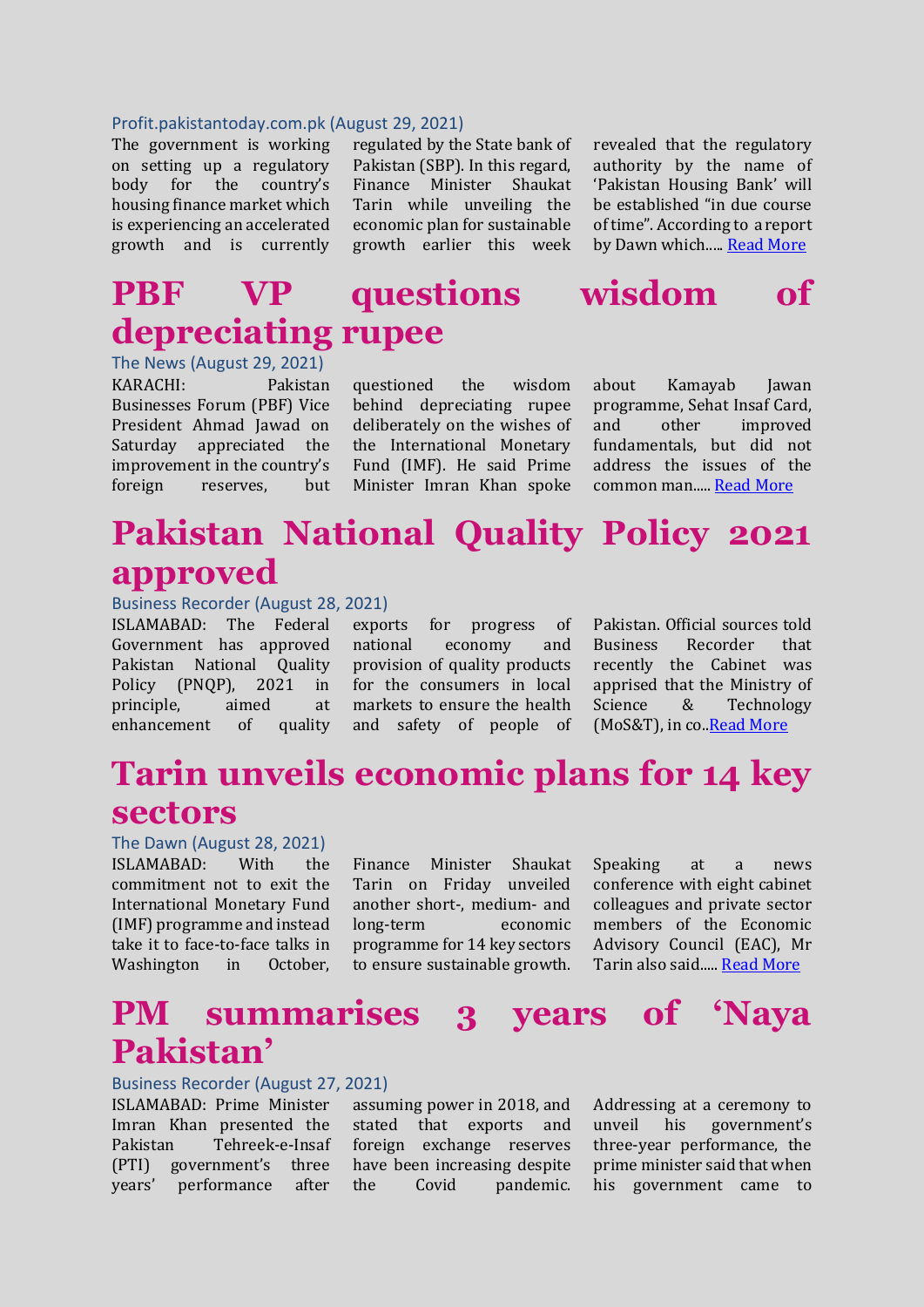power "the size of current account deficit was of \$20 billion and now ..[..Read More](https://www.brecorder.com/news/40116114)

### **Korean Exim Bank plans to double Pakistan's financing to \$1bln**

The News (August 27, 2021) ISLAMABAD: The Korean Exim Bank plans to extend Pakistan a \$1 billion credit line under a new Framework Arrangement 2022-26 for the execution of various

development and infrastructure projects, a statement said on Thursday. "The Korean-side informed that EXIM Bank would soon sign a new Framework

Arrangement with Pakistan (2022-26) for enhancing existing level of financing from \$500 million to \$1 billion for implementing new projects in road .... [Read More](https://www.thenews.com.pk/print/883609-korean-exim-bank-plans-to-double-pakistan-s-financing-to-1bln)

# **Afghanistan's banks brace for bedlam after Taliban takeover**

#### Profit.pakistantoday.com.pk (August 26, 2021)

LONDON: Afghanistan's banks, which are crucial to the country's recovery from the crisis, face an uncertain future, its bankers say, from liquidity to women employees

after the Taliban came to power. Everything is doubtful till employment. A Taliban spokesman said on Tuesday that banks were expected to reopen soon after they closed

for some ten days and the financial system stalled as the Western-backed government collapsed amid the withdrawal of US and Allied troops. Yet with.....[.Read More](https://profit.pakistantoday.com.pk/2021/08/26/128342/)

### **IMF starts disbursement of \$650 bn record SDRs allocation**

#### The News (August 26, 2021)

ISLAMABAD: To boost global liquidity in face of corona impact, International Monetary Fund (IMF) has started disbursements from a record allocation of \$650

billion from Special Drawing Rights (SDRs) of member states. This allocation is more than double the size of SDR allocations of \$250 billion to recover from 2009 global financial crisis. The gravity of the global crisis can be judged from the fact that IMF has already provided about \$117 billion in new IMF financing to 85 countries and...[. Read More](https://www.thenews.com.pk/print/883381-imf-starts-disbursement-of-650-bn-record-sdrs-allocation)

### **Tarin says industrial input must be at affordable prices**

The Dawn (August 25, 2021) ISLAMABAD: Federal Minister for Finance Shaukat Tarin on Tuesday stressed the need for providing industrial inputs, such as cement and steel, at affordable prices to carry

forward the momentum of economic recovery amid Covid-19 as well as in the post-Covid-19 scenario. He emphasised the need to reduce the prices of cement as the cement industry was of paramount importance due to its backward and forward integration with the construction sector as a whole. He said ... [Read More](https://www.dawn.com/news/1642489)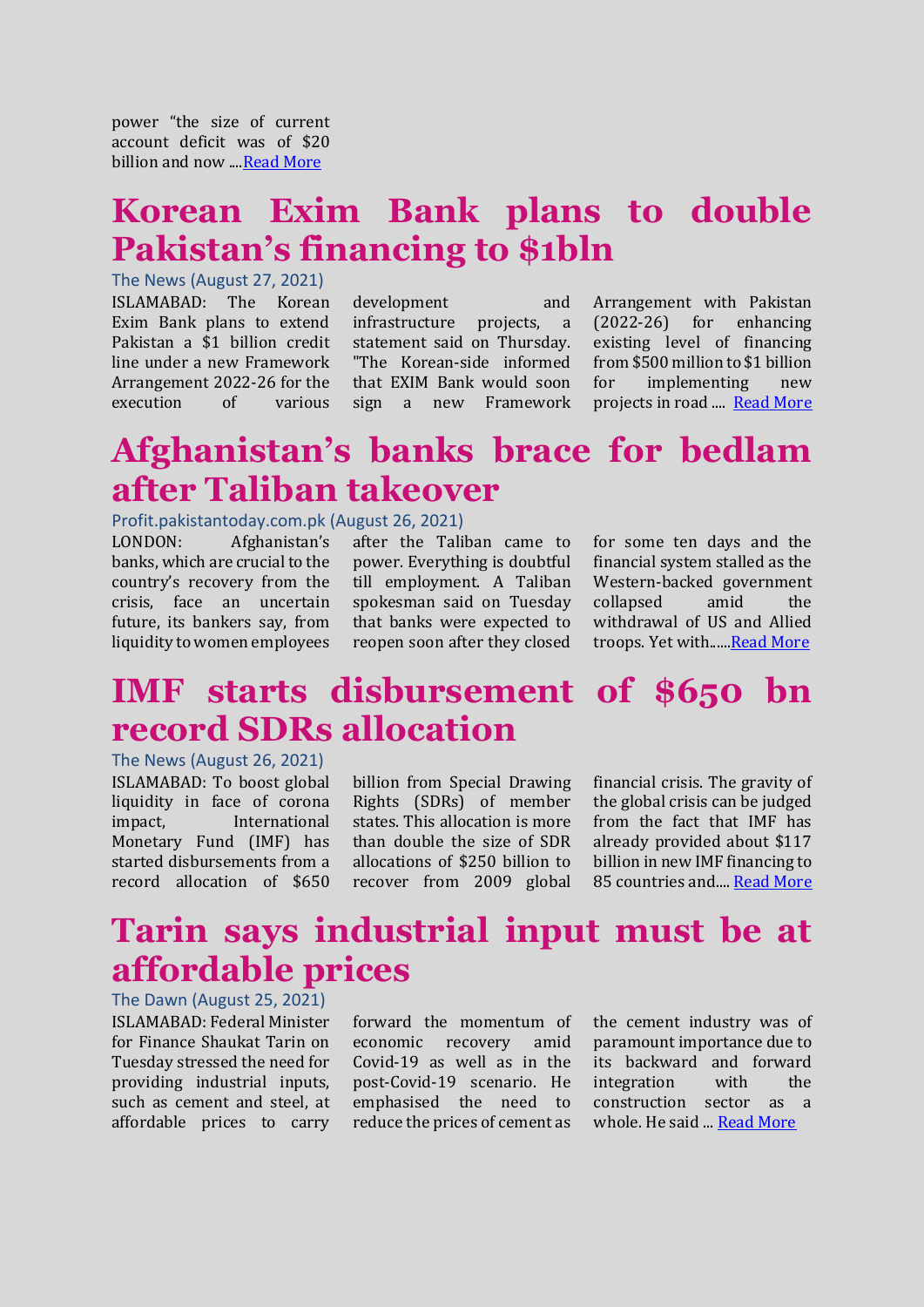### **Pakistan, Egypt agree to form joint business council**

#### Profit.pakistantoday.com.pk (August 25, 2021)

ISLAMABAD: Pakistan and Egypt have agreed to work on the idea of establishing a Pakistan-Egypt Business Council and forging closer collaboration between the

ministries of finance of both the countries. The agreement was made during a call on meeting of Ambassador of the Arab Republic of Egypt, Tarek Mohamed Dahroug with

Federal Minister for Finance and Revenue, Shaukat Tarin here at the Finance Division on Tuesday. They also explored the possibility of enhancing bilate....[. Read More](https://profit.pakistantoday.com.pk/2021/08/25/pakistan-egypt-agree-to-form-joint-business-council/)

### **ADIB launches world's first Islamic digital bank**

#### Profit.pakistantoday.com.pk (August 24, 2021)

ABU DHABI: Abu Dhabi Islamic Bank (ADIB) has launched "Amwali" — the world's first Islamic digital proposition targeting youth between the age of 8 to 18.

"Amwali is a ground-breaking proposition that brings together an entire suite of banking products and innovative technology to enable young customers to

enjoy a whole new way of banking that is paperless, signatureless, and branchless," the bank said in a statement, according to a report by Khaleej… [Read More](https://profit.pakistantoday.com.pk/2021/08/24/adib-launches-worlds-first-islamic-digital-bank/)

### **Pakistani startup Bazaar raises \$30m in Series A**

#### Khaleej Times (August 24, 2021)

Bazaar, a year old startup from Pakistan, has raised a \$30 million in Series A led by Silicon Valley-based early stage VC Defy Partners and Singapore-based. Wavemaker

Partners. The round, which is the largest Series A in Pakistan, takes Bazaar's total funding to \$38 million. The round also saw participation from global investors,

including US-based Acrew Capital, Japan's Saison Capital, UAE's Zayn Capital and B&Y Venture Partners and a Silicon Valley based growth fund. Existing invest.… [Read More](https://www.khaleejtimes.com/business/pakistani-startup-bazaar-raises-30m-in-series-a)

### **PM shares "more good news" as Pakistan sees dramatic rise in confidence of business**

#### Bolnews.com (August 23, 2021)

Prime Minister Imran shared "more good news" with the nation on the economic front of Pakistan here on Monday referring to the dramatic rise in confidence business. The

Prime Minister took to Twitter and said," More good news on the economic front. OICCI's BCI Survey shows Pak standing at a positive score of 9%, an improvement of 59%

from the -50% score of May '20. OICCI members confidence stands at +34% vs -74% in 2020, a turnaround of 108%."The Premier added, "the dramatic rise.. [Read More](https://www.bolnews.com/pakistan/2021/08/pm-shares-more-good-news-as-pakistan-sees-dramatic-rise-in-confidence-of-business/)

### **Pakistan's regional exports increase up to 20.5pc in July FY22**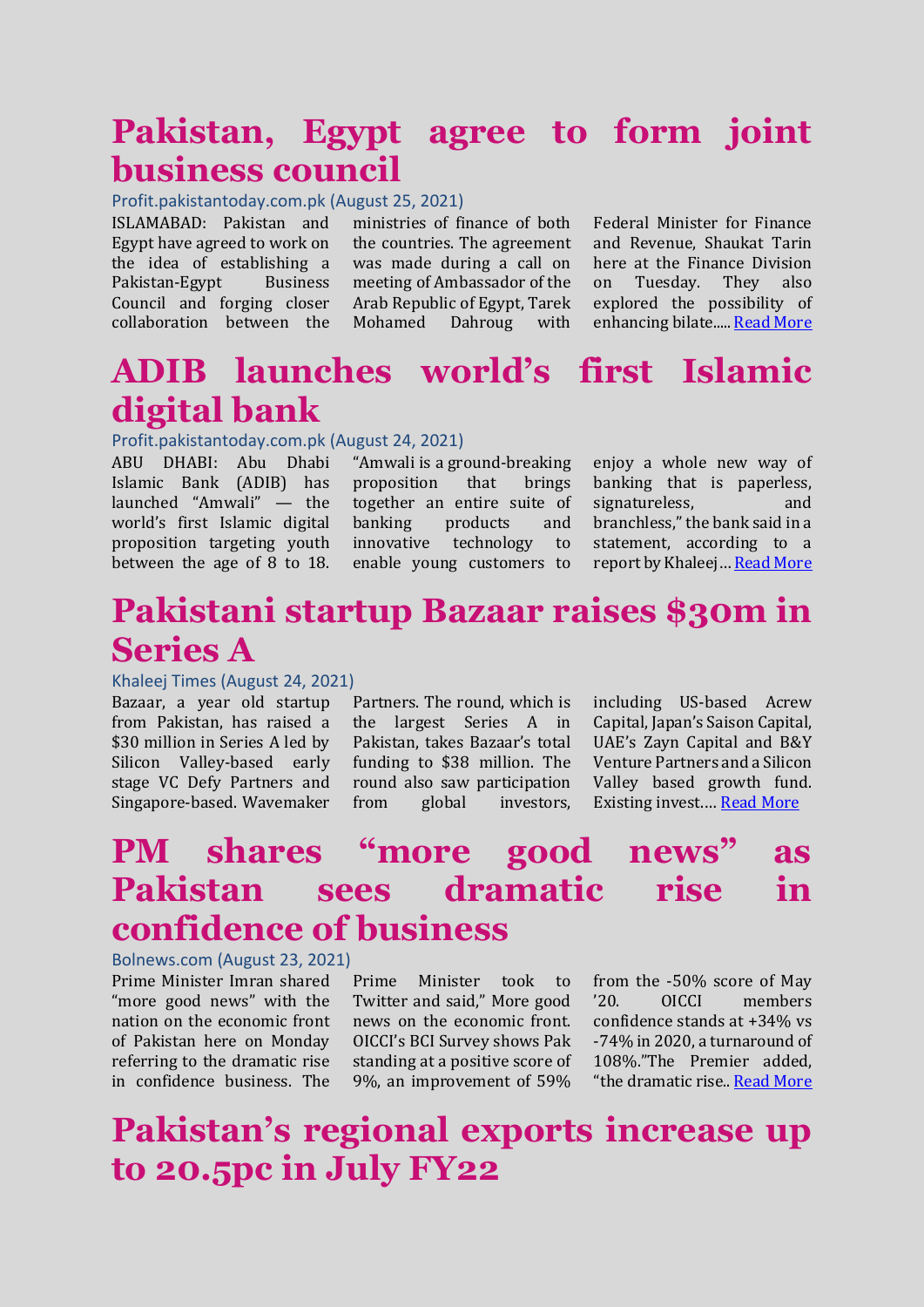#### Profit.pakistantoday.com.pk (August 23, 2021)

ISLAMABAD: Pakistan's exports to the seven regional countries witnessed an increase of 20.50 per cent in the first month of the current financial year (2021-22) as

compared to the corresponding month of last year. The country's exports to the regional countries including Afghanistan, China, Bangladesh, Sri Lanka, India,

Nepal, and the Maldives account for a small amount of \$282.020m, which is 12.49pc of Pakistan's overall exports of \$2257.042 million in July 2021-22, State .....[. Read More](https://profit.pakistantoday.com.pk/2021/08/23/pakistans-regional-exports-increase-20-50pc-in-july-2022/)

### **Kyrgyz investors to visit Pakistan in September**

#### Profit.pakistantoday.com.pk (August 22, 2021)

ISLAMABAD: Ambassador Republic of Kyrgyzstan to Pakistan, Ulanbek Totuiaev on Sunday said that Kyrgyzstan would hold a business forum in September in which a 20-

member delegation of businessmen and investors from Kyrgyzstan would come to discuss business-tobusiness (B2B) relations with the local business community. He was talking to eminent businessmen and former president of Islamabad Chamber of Commerce (ICCI) Zafar Bakhtawari and Ahsan Bakhtawaria here.[.Read More](https://profit.pakistantoday.com.pk/2021/08/22/kyrgyz-investors-to-visit-pakistan-in-september/)

### **Construction sector sees \$4.9m outflow of FDI in July**

#### The Dawn (August 22, 2021)

KARACHI: Foreign investment in the construction industry fell sharply in July this year compared to the corresponding month of last year, possibly due to an end of

the amnesty scheme on June 30. According to the latest data of the State Bank of Pakistan, the foreign direct investment (FDI) in the construction sector noted a net outflow of \$4.9 million in the first month of the current financial year compared to an inflow of \$31.2m in July FY21. Prime Minister Imran Khan had elevated the .... [Read More](https://www.dawn.com/news/1641933/construction-sector-sees-49m-outflow-of-fdi-in-july)

### **Saudi Arabia plans FTA with Pakistan, 10 other countries**

#### Profit.pakistantoday.com.pk (August 21, 2021)

RIYADH: Saudi Arabia is looking for more trading partners under free trade agreement (FTA) as the country aims at increasing non-oil exports share in its

gross domestic product (GDP). The kingdom is resuming negotiations for free trade agreements with 11 countries, Okaz paper reported, citing a circular by the Federal of Saudi Chambers (FSC) to all chambers of commerce operating in the Kingdom, based on the directions of the General Authority[..Read More](https://profit.pakistantoday.com.pk/2021/08/21/saudi-arabia-plans-fta-with-pakistan-10-other-countries/)

### **Pakistan asked to focus on Afghan people, economic interests**

#### The News (August 21, 2021)

Islamabad: - Afghanistan's economic connectivity and infrastructure development must continue in the larger regional interest. Pakistan

and other regional stakeholders must cooperate with Afghanistan to develop capacity key to economic connectivity and integration. Economic turmoil is a breeding ground for extremism and terrorism. These remarks were made by the experts/ track 1.5/2